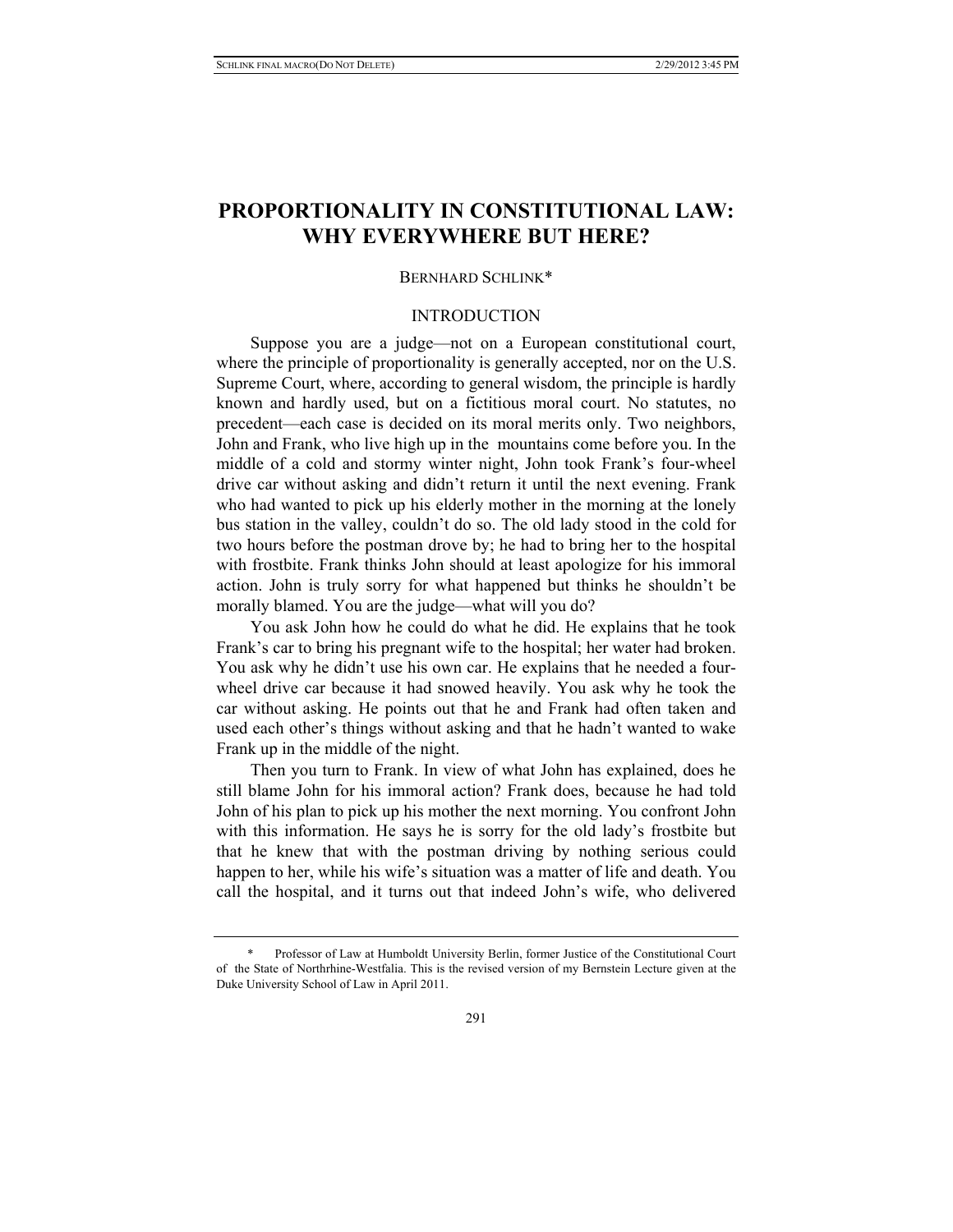unexpectedly early, could have died if she hadn't reached the hospital when she did. And it also turns out that Frank's mother has recovered well and fast.

Whatever you decide, maybe that John and Frank should reconcile because what happened was a chain of unfortunate events, you have engaged in a proportionality analysis. You asked Frank about the end that he pursued; you found out that the end was legitimate; that his action was a helpful, even a necessary means to pursue the end; that there was no alternative means that would have harmed Frank and his mother less; and that the end, saving John's wife's life, was important enough to justify the harm done to Frank's mother. Proportionality analysis is about means and ends, and whenever there is no law, here no moral law, specifically commanding, prohibiting, or allowing an action, we justify or condemn the action based on the legitimacy of the end pursued and on the helpfulness, necessity, and appropriateness of the action as a means to that end.

The proportionality principle thus reads as follows: If you pursue an end, you must use a means that is helpful, necessary, and appropriate. A means that doesn't help to reach the end isn't a real means—to use it would be out of proportion. It is also out of proportion to use a means that does more than necessary, for example a means which is more harmful or more expensive than necessary. It is equally out of proportion to use a means that is inappropriate because, even though it is necessary, by using it you do more harm than the end is worth or you spend more than you gain. It would have been out of proportion and, in our context, immoral if John had taken Frank's helicopter, when, even though he knew how to fly it, he didn't have the skill to land; this would not have helped him to save his wife. It would have been out of proportion and immoral for John to take Frank's four-wheel drive car if John's normal car would have worked just as well; this would have been unnecessary to save his wife. And to take Frank's four-wheel drive car would have been out of proportion and immoral if not the life of John's wife but the life of Frank's mother would have been in serious danger; the action would have done more harm to Frank's mother than good to John's wife.

In short: enough is enough and more is too much. More than enough is out of proportion, more than necessary is out of proportion, more than appropriate is out of proportion. So don't do more!

# I. PROPORTIONALITY AND BALANCING

In law the principle of proportionality arises in those cases where specific norms commanding or prohibiting specific means or, to be more precise, actions that serve people as means, are lacking. The right of self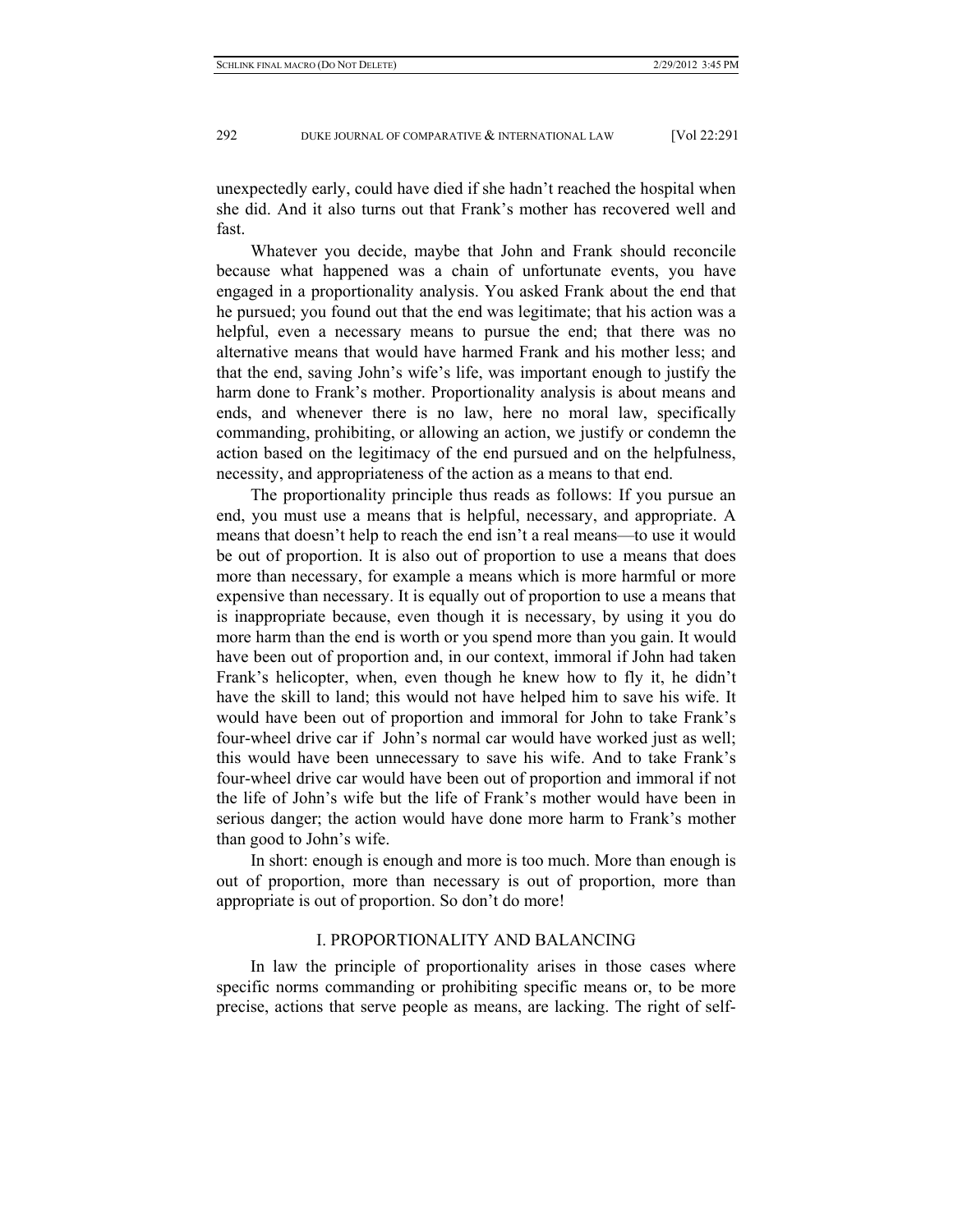defense is one example. Everyone is entitled to defend his or her life, liberty, and property. To pursue this end he or she is entitled to use means that would otherwise be prohibited and may thus cheat and strike and shoot. No action that might become helpful and necessary for one's selfdefense is prohibited categorically. But the law doesn't go so far as to allow one to act any way one wants. Unable to deal with the abundance of self-defense situations more specifically, it requires proportionate selfdefense.

Let's assume there is a lame man who sits on his porch and sees a child climbing into his apple tree and picking apple after apple. He shouts, but the child just laughs. His only means to drive the child off the apple tree is to use a gun that he can reach and to shoot the child down. The means of shooting the child is helpful and it is even necessary to reach the end of defending his property. But we easily agree that it is inappropriate or imbalanced: The life of the child is much more precious than the value of a couple of apples.

Here the balancing of the the property to be saved against the life to be sacrificed appears as the last step of proportionality analysis. That is often the case. The Federal Constitutional Court of Germany, for example, reviewed whether the state could extract a defendant's cerebrospinal fluid in order to determine his mental capacity. It decided that determining mental capacity was a legitimate goal and that the extraction was helpful and necessary. However, the court recognized that since the extraction is painful and dangerous, the state can require an extraction to resolve only a serious crime. Only then are the pain and danger of the extraction and the resolution of the crime properly balanced.<sup>1</sup>

But sometimes balancing also appears as the framework for proportionality analysis. The U.S. Supreme Court, for example, in reviewing the use of deadly force against fleeing felons, balanced the state's interest in preventing the escape of a criminal with the individual's interest in preserving his or her life. To find the proper balance, the Court engaged in a means-end analysis that had the characteristics of proportionality analysis even though the court didn't name it that. The court focused on the use of force against fleeing felons as a means and on the mean's end. The end is to protect citizens; therefore, deadly force is necessary against a fleeing felon only if he or she poses a serious physical threat to a citizen. Only in these situations does the court regard the use of deadly force to be properly balanced.<sup>2</sup>

 <sup>1.</sup> Bundesverfassungsgericht [BverfG] [Federal Constitutional Court] June 10, 1963, 16 ENTSCHEIDUNGEN DES BUNDESVERFASSUNGSGERICHTS [BVERFGE] 194.

 <sup>2.</sup> Tennessee v. Garner, 471 U.S. 1, 27 (1985).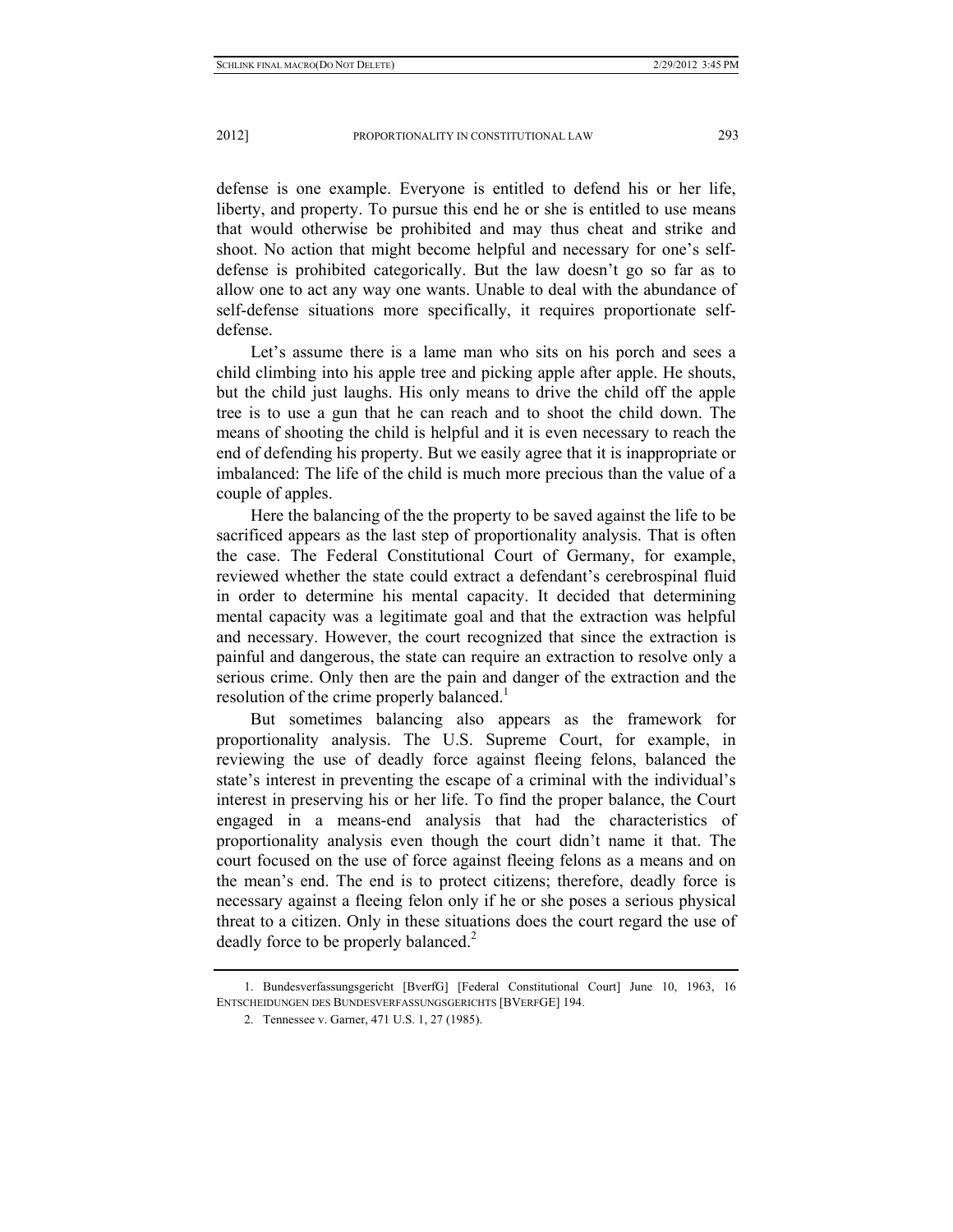In jurisprudence as well as in legal literature, we find balancing used both as the last step of proportionality analysis and as the framework for proportionality analysis. This can be confusing. But it only means that, as happens often, one and the same problem can be tackled from different angles.

#### II. PROPORTIONALITY IN GERMANY

In Germany the principle of proportionality came into its own not in criminal law or law enforcement but in administrative law, when the police act to protect the public.<sup>3</sup> From the late eighteenth to the early twentieth century, the relevant norm provided little more than a definition of the task of the police: The police had to do what was necessary to fight dangers to public safety and order.<sup>4</sup> The norm was meant to give the police wide discretion in fighting dangerous behavior of all sorts, from offending the Prussian king at a Socialist rally to building a house without proper structural engineering or running a chemical plant without proper waste disposal. In the beginning the norm even meant to give the police uncontrolled discretion. But once the ideas of individual rights and the Rechtsstaat (the state under the rule of law) began to prevail, the courts started to institute controls over the police. The days of uncontrolled discretion were over. In the last decades of the nineteenth century, the Prussian High Administrative Court developed this norm, a norm that did no more than define the task of the police, into a jurisprudence of proportionality. The police were entitled to use only means that were fit, necessary, and appropriate or, as it was also called, proportional in the narrow sense as opposed to proportional in the wide sense, meaning fit, necessary and appropriate. The means had to work, there had to be no other means that would be equally effective but less intrusive, and the end had to be important enough to justify the intrusion.

The court had only two normative premises. First, the police were entitled to do what was necessary to fight dangers to public safety and order. Second, citizens' life, liberty, and property were protected against police intrusion. Together the two premises created a dilemma. It is impossible to fight dangers without intruding into citizens' life, liberty, and property. So how could the police fight dangers, necessarily resulting in some intrusion, and at the same time protect citizens against intrusion? The court resolved the dilemma by allowing the police to intrude, but not in an

 <sup>3.</sup> *See* BODO PIEROTH, BERNHARD SCHLINK & MICHAEL KNIESEL, POLIZEI- UND ORDNUNGSRECHT MIT VERSAMMLUNGSRECHT 4-13 (6th ed. 2010).

 <sup>4.</sup> ALLGEMEINES LANDRECHT FÜR DIE PREUSSISCHEN STAATEN [ALR], Feb. 5, 1794, Part II, Title 17, § 10.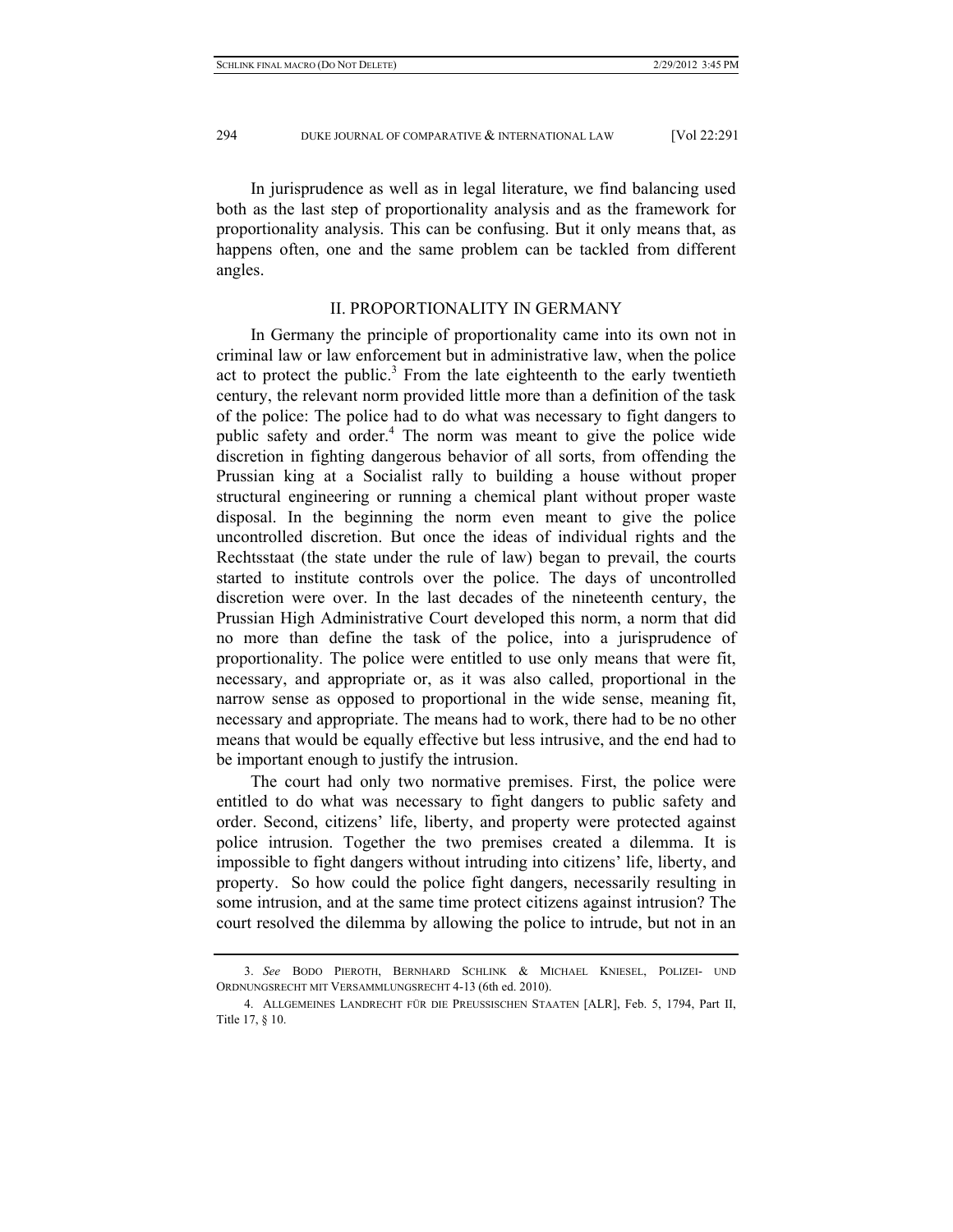arbitrary way, and by defining the nonarbitrary way as the proportional way.

In the second half of the twentieth century, the German Federal Constitutional Court found itself with two very similar premises and not much more.<sup>5</sup> The German constitution contains a bill of rights that grants individuals a wide variety of rights and freedoms. At the same time, the constitution empowers the legislature to limit these rights and freedoms and intrude upon them. Here again is the dilemma of how to reconcile these conflicting provisions. The constitution's grant of rights cannot mean that the rights always trump the legislature's power. Nor can the constitution's empowering the legislature mean that the citizens' rights are meaningless. The provisions have to coexist, and again, together they can mean only that the legislature is empowered to limit and intrude, but not in an arbitrary way. And again, the court defined and still defines this nonarbitrary way as the way under the principle of proportionality: The laws that the legislature enacts in pursuing its ends must be proportional.

What other definition of the nonarbitrary way could the court have devised? Once there is significant, but not total empowerment to achieve an end and to use means to achieve the end, the only way to curtail and control the empowerment is to require the means to be proportional.

Let me give you a few examples. The German constitution protects individuals' freedom to choose and to practice a profession. At the same time, it empowers the legislature to limit this freedom. To safeguard patients' health, the legislature instituted all kinds of controls on pharmaceutical sales, among them a limitation on the number of pharmacies that can be opened in each district. This was invalidated by the Federal Constitutional Court as an unnecessary intrusion into professional freedom that was out of proportion; the legislature could and should have achieved its goals by instituting regulations on the storing and sales of pharmaceuticals.<sup>6</sup> The German constitution also protects freedom of assembly and at the same time empowers the legislature to limit it. The statutory requirement to seek police permission for a public demonstration would go too far and would be out of proportion; notifying the police of the public demonstration is enough to allow it to make sure that the public demonstration doesn't clash with general traffic.<sup>7</sup> The free use of property,

 <sup>5.</sup> *See generally* Bernhard Schlink, *Der Grundsatz der Verhältnismäßigkeit*, *in* 2 FESTSCHRIFT 50 JAHRE BUNDESVERFASSUNGSGERICHT 445 (Peter Badura & Horst Dreier eds., 2001).

 <sup>6.</sup> Bundesverfassungsgericht [BVerfG] [Federal Constitutional Court] June 11, 1958, 7 ENTSCHEIDUNGEN DES BUNDESVERFASSUNGSGERICHTS [BVERFGE] 377.

 <sup>7.</sup> Bundesverfassungsgericht [BVerfG] [Federal Constitutional Court] May 14, 1985, 69 ENTSCHEIDUNGEN DES BUNDESVERFASSUNGSGERICHTS [BVERFGE] 315.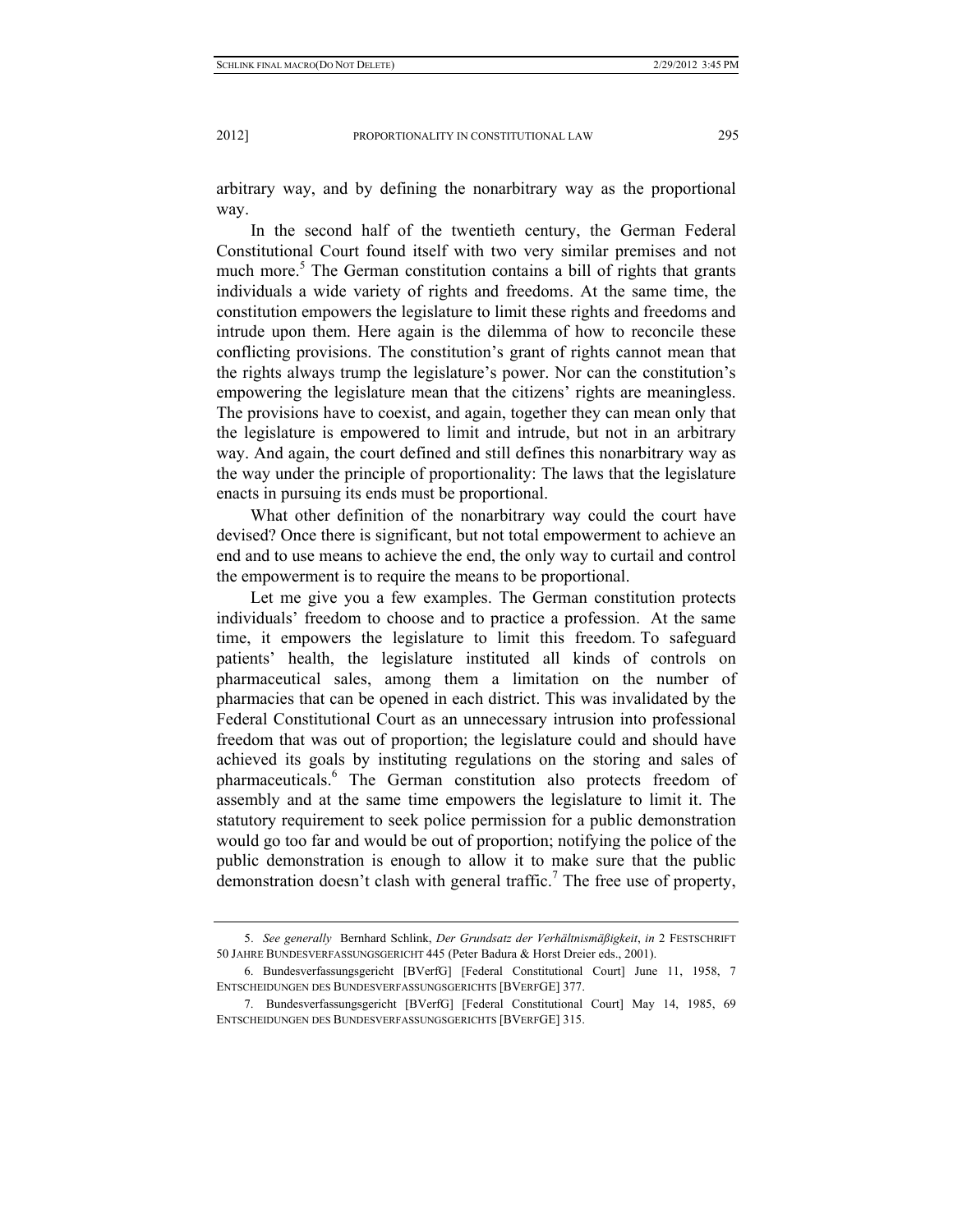while constitutionally protected, can be limited by statute, among others by landmark statutes. A landmark regulation that requires an owner to keep up his house even though it has become unusable to him is out of proportion and unconstitutional; if the state wants to landmark the house it has to expropriate and compensate the owner.<sup>8</sup>

#### III. PROPORTIONALITY WORLDWIDE

In comparative constitutional law, the principle of proportionality is often traced back to German roots.<sup>9</sup> Indeed, in the second half of the twentieth century, it was after the German Federal Constitutional Court used the principle already, that constitutional courts from most European countries as well as Israel, Canada, and South Africa, made the principle of proportionality the cornerstone of their rights' and freedoms' jurisprudence.<sup>10</sup> But there is nothing inherently German about the roots of the principle of proportionality, nor is the introduction of the principle into other constitutional contexts a transfer of a German principle. It is a response to a universal legal problem. Once it is understood that an authority's reach is extensive but also limited, without the limits being specified, the principle of proportionality serves as an instrument for reconciling both: the extensive reach with the unspecified limits.

Therefore the universal legal problem and the principle of proportionality as a response to that problem are not restricted to conflicts of state versus citizen and citizen versus citizen. When state agencies have conflicting powers, that are not clearly defined in their reach and limits, and the fiat of a higher authority cannot resolve the conflict, then a court must resolve the conflict, and the principle of proportionality can again come into play. The U.S. Supreme Court relied on the principle of proportionality, perhaps for the first time, in its jurisprudence on the

 <sup>8.</sup> Bundesverfassungsgericht [BVerfG][Federal Constitutional Court] Mar. 2, 1999, 100 ENTSCHEIDUNGEN DES BUNDESVERFASSUNGSGERICHTS [BVERFGE] 226.

 <sup>9.</sup> Aharon Barak, *Proportional Effect: The Israeli Experience*, 57 U. TORONTO L.J. 369, 370 (2007); Moshe Cohen-Eliya & Iddo Porat, *American Balancing and German Proportionality: The Historical Origins*, 8 ICON 263, 271 (2010); Christoph Knill & Florian Becker, *Divergenz trotz Diffusion? Rechtsvergleichende Aspekte des Verhaeltnismässigkeitsprinzips in Deutschland, Grossbritannien und der Europäischen Union*, 36 Die Verwaltung 447, 454 (2003); Alec Stone Sweet and Jud Mathews, *Proportionality Balancing and Global Constitutionalism*, 47 COLUM. J. TRANSNAT'L L. 72, 74, 97 (2008) [hereinafter Stone Sweet & Mathews, *The Hidden Foreign Law Debate in* Heller].

 <sup>10.</sup> *See* Moshe Cohen-Eliya & Iddo Porat, *The Hidden Foreign Law Debate in* Heller*: The Proportionality Approach in American Constitutional Law*, 46 SAN DIEGO L. REV. 367, 379-80 (2009) (offering detailed references); Stone Sweet & Mathews, *The Hidden Foreign Law Debate in* Heller, *supra* note 9, at 74, 112.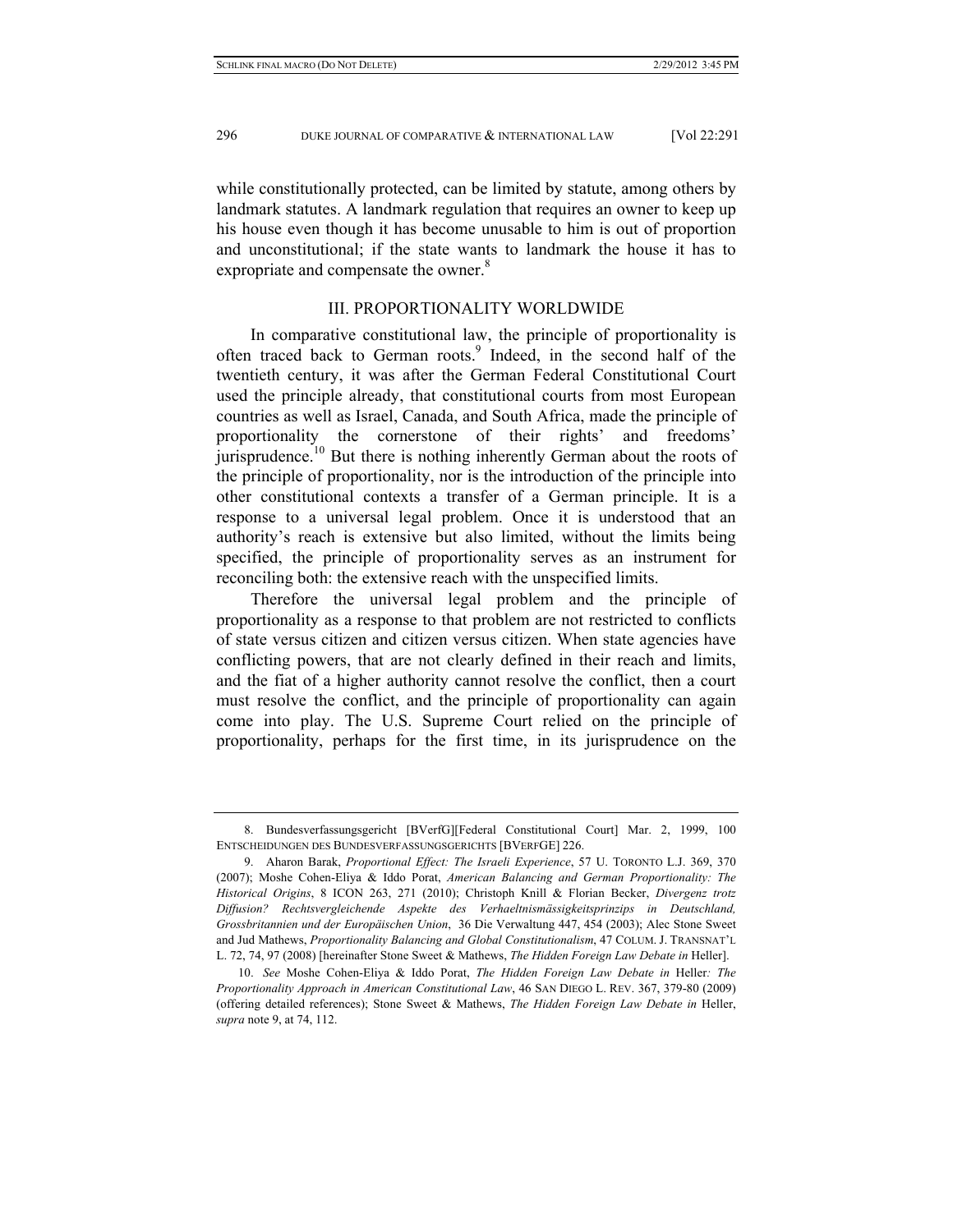relation between the federal government and the states under the Dormant Commerce Clause.<sup>11</sup>

But the principle comes into play primarily in conflicts over fundamental rights and freedoms and the legislature's power to limit and intrude upon them. Here courts find themselves with the two premises and not much more: the first that rights and freedoms are protected against limitations and intrusions; the second that these rights and freedoms can be limited and intruded upon. Here the answer must be that the limitations and intrusions must not be arbitrary, but proportional.

But rights can also be granted in a different way. The Bill of Rights of the American Constitution protects fewer rights than other constitutions but protects the most prominent among them categorically. The free exercise of religion must not be prohibited; freedom of speech, freedom of the press, the right to assemble peaceably must not be abridged. The legislature is not empowered to limit these rights or to intrude upon them. This doesn't mean that the rights don't conflict with goals that the state pursues or with rights of other citizens. But without a caveat for legislative limitations and intrusions, demarcations and categorizations help resolve such conflicts. The jurisprudence draws lines: The exercise of religion may be curtailed where a religion-neutral law, as opposed to a religion-specific law, states its commands or prohibitions. Speech is not protected when it turns into a fight or commercial action or, as obscenity or defamation, lacks the value of speech. It may also be restricted where the restrictions are not contentspecific, but content-neutral, and refer only to the time, place, and manner of what is said.

But all of this doesn't mean that proportionality analysis doesn't come into play in the U.S. Whenever American courts review limitations and intrusions with strict scrutiny or a middle tier of scrutiny, or even with a requirement of mere rationality, theirs is a means-end analysis that is a more-or-less thorough proportionality analysis.<sup>12</sup> The often-mentioned, praised or criticized American exceptionalism exists. What this means in our context is that the word "proportionality" appears only rarely; that the means-end analysis is somewhat haphazard; and that balancing and means-

 <sup>11.</sup> *See* Jud Mathews & Alec Stone Sweet, *All Things in Proportion? American Rights Review and the Problem of Balancing*, 60 EMORY L.J. 797, 814-24 (2011) [hereinafter Mathews & Stone Sweet, *All Things in Proportion?*]; J. H. Mathis, *Balancing and Proportionality in US Commerce Clause Cases*, 35 LEGAL ISSUES OF ECON. INTEGRATION 273, 273-75 (2008).

 <sup>12.</sup> *See* T. Alexander Aleinikoff, *Constituitonal Law in the Age of Balancing*, 96 YALE L.J. 943, 963 (1987); Vicky C. Jackson, *Ambivalent Resistance and Comparative Constitutionalism: Opening up the Conversation on "Proportionality," Rights and Federalism*, 1 U. PA. J. CONST. L. 583, 602; Mathews & Stone Sweet, *All Things in Proportion?*, *supra* note 11, at 824-33; DAVOR ŠUŠNJAR, PROPORTIONALITY, FUNDAMENTAL RIGHTS, AND BALANCE OF POWERS 146 (2010).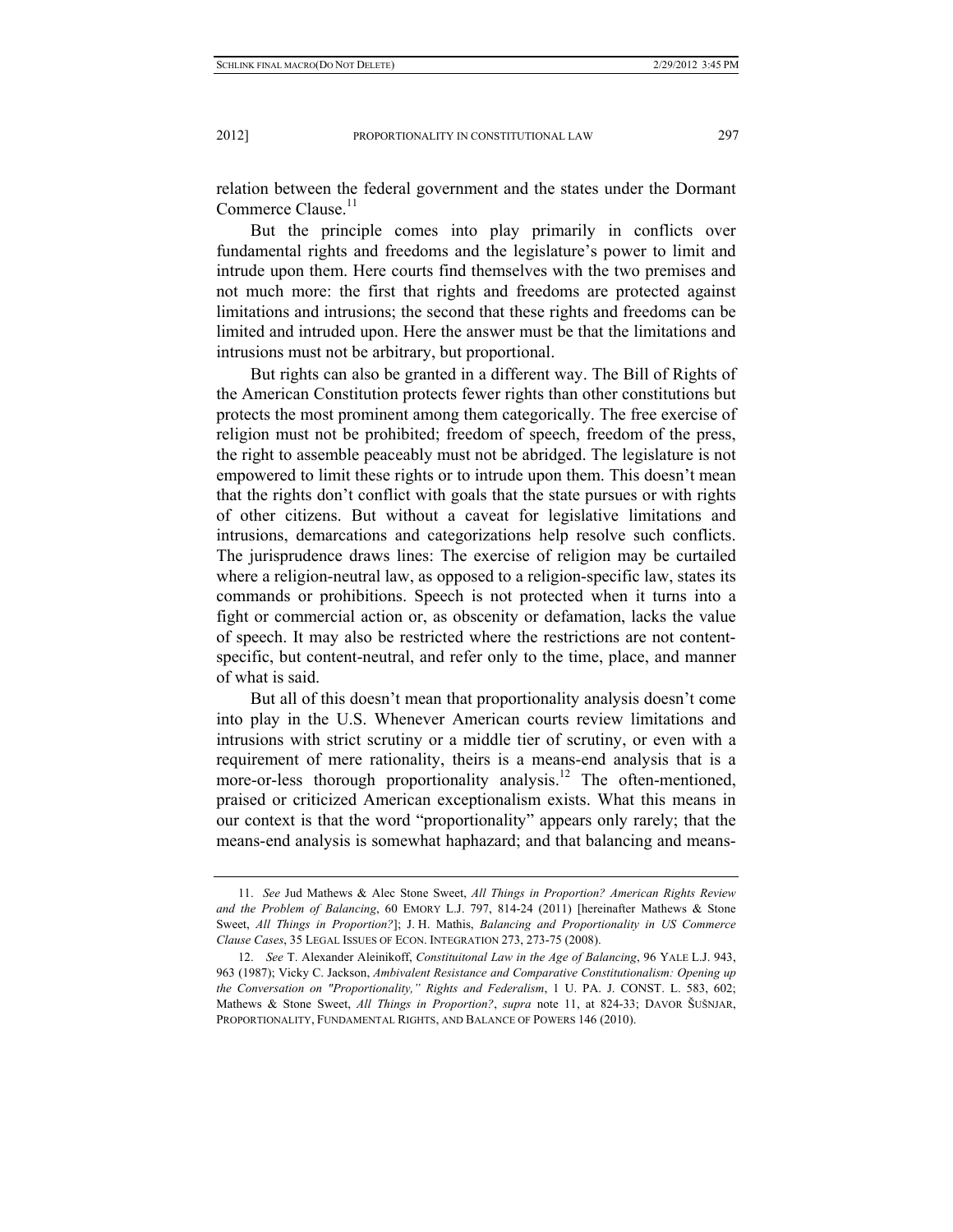end analysis come systematically later. The first approach is to fine-tune the realm of the right, to specify its inner limitations before allowing for outer limitations by the legislature. Justice Breyer, who advocates proportionality analysis for American constitutional law, is right: Proportionality analysis would not be something alien to American constitutional jurisprudence and scholarship; it would sharpen the American methods of balancing, scrutinizing, and rationalizing.<sup>13</sup> But I understand that American courts and legal practitioners, like courts and legal practitioners everywhere, are not too interested in seeing their methods of legal reasoning sharpened and thereby their discretion restricted.

With the exception of the American constitution, most modern constitutions protect not just a few rights, but a plethora of rights and freedom, with the effect that all behavior, all action, and all expression is protected, but the state can limit and intrude upon these protections, as long as it does so proportionally. Sometimes these constitutions were the response to a previous totalitarian or dictatorial regime; lack of freedom in all areas of life subsequently leads to an emphasis on the protection of freedom in all areas of life as well. But even without the experience of totalitarianism or dictatorship, in a world ever-more crowded and ever narrower, freedom in all areas of life is ever-more valuable. With the farreaching constitutional protection of rights and freedoms, in the last decades of the last century the principle of proportionality spread around the world. In European countries lacking constitutionally protected rights and freedoms or constitutional review, implementation of the European Convention on Human Rights into the national legal system leads also to implementation of the principle of proportionality into the national jurisprudence.<sup>14</sup> The European Court of Justice, the European Court of Human Rights, and the Panels and the Appellate Body of the World Trade Organization all operate under the principle of proportionality.<sup>15</sup>

 <sup>13.</sup> *See* STEPHEN BREYER, MAKING OUR DEMOCRACY WORK: A JUDGE'S VIEW, 159-71 (2010)

 <sup>14.</sup> *See* Jeffrey Jowell, *Beyond the Rule of Law: Towards Constitutional Judicial Review*, 2000 PUB. L. 671, 678-79 (offering detailed references for the United Kingdom).

 <sup>15.</sup> *See* Knill & Becker, *supra* note 9, at 463 (offering detailed references); *see generally* Stone Sweet & Mathews, *The Hidden Foreign Law Debate in* Heller, *supra* note 9, at 138-59. On the use of the principle of proportionality by the tribunals of the International Center for the Settlement of Investment Disputes see generally Alec Stone Sweet, *Investor-State Arbitration: Proportionality's New Frontier*, 4 LAW & ETHICS OF HUM. RTS. 47 (2010).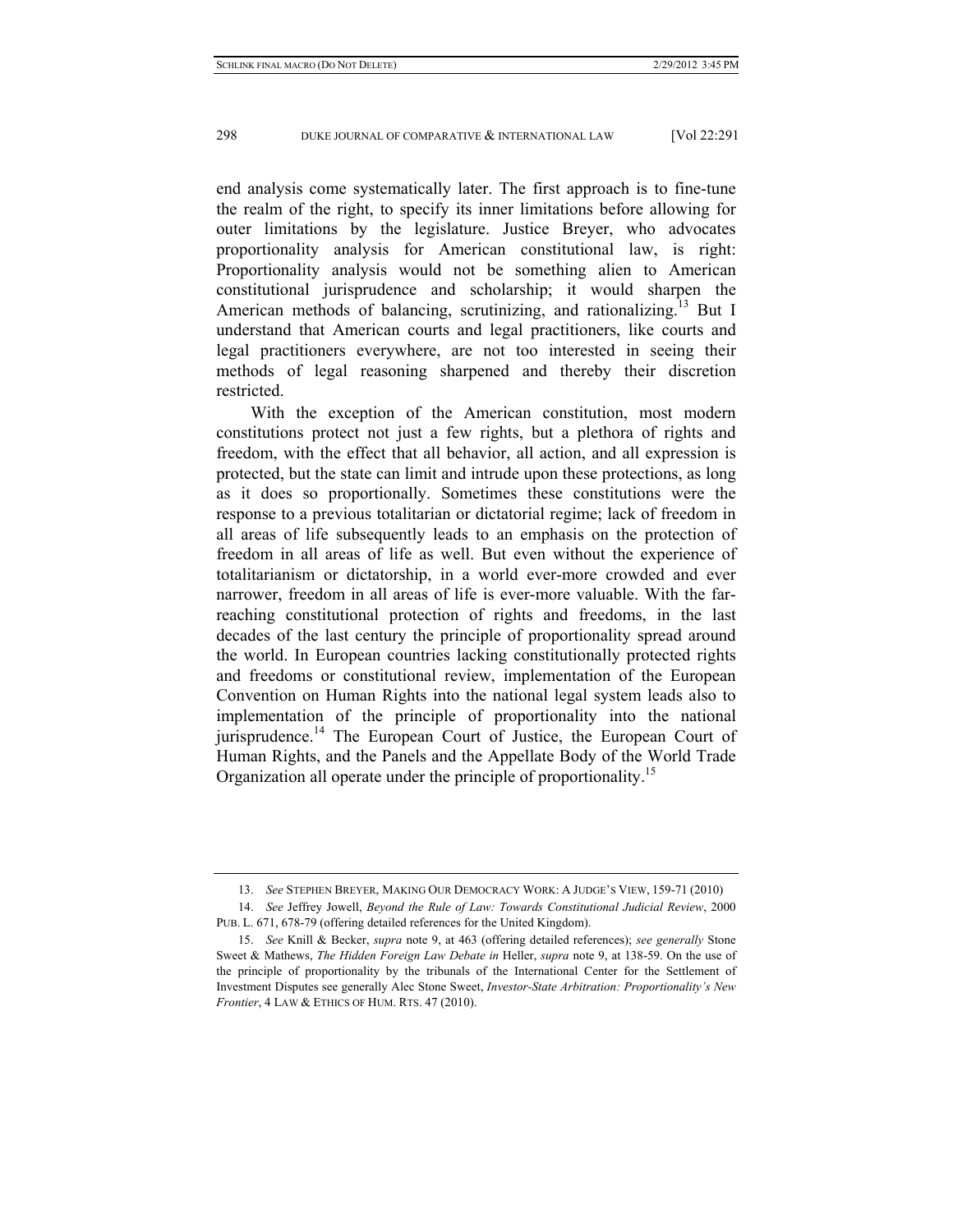#### IV. PROBLEMS OF PROPORTIONALITY

It may sound as if I mean to say that proportionality works as the *solution* for conflicts between the legislature and the citizenry everywhere and potentially even here in the U.S. But proportionality is also the *problem*. Or, to be more precise, it is a structure within which all kinds of problems unfold.

The first is the problem of insufficient or ambiguous information. It is sometimes simply impossible to determine whether a means works and whether it is necessary. The fitness and the necessity of a means is an empirical problem, and often science, scholarship, and experience can help in solving it. But often all one has are assumptions, contradictory experiences, and as many expert opinions as there are interests involved. Climate change is an example. Beyond a basic agreement that climate change is dangerous and has to be countered, information about the extent of the dangers and the effectiveness of the countermeasures is ambiguous and insufficient.

The second big problem is that while, at least ideally, it is objectively possible to determine whether a means works and is necessary, the balancing of rights, interests, and values entailed in the analysis of appropriateness is unavoidably subjective. There is no objective standard for measuring and weighing free speech vs. privacy, freedom vs. safety, privacy vs. public health, or the protection of an endangered species vs. the creation of badly needed jobs.

There are several ways to deal with these two problems. To solve the problem of insufficient or ambiguous information, one can establish a burden-of-proof rule under which it is either the legislature or the affected citizen who has to prove that the means at issue works or doesn't work, is necessary or is not necessary. Let's assume that to protect the climate, the legislature enacts a statute that requires car makers to use very sophisticated and expensive exhaust filters, and let's further assume that the effect of the filters is dubious. If the legislature is entitled to limit the citizens' freedom only if it can prove that the statute helps to pursue the legitimate end, in this case that the filter actually helps to protect the climate, then the statute is unconstitutional. If, on the other hand, the affected citizens have to prove that the statute does not help, then the legislature enjoys the benefit of the doubt and the statute is constitutional.

No country's constitutional jurisprudence, that I am aware of, follows either of these two burden-of-proof rules. They all find flexible solutions in between. They make the burden of proof shift depending on what is at stake. If the citizen's freedom that is to be limited is regarded as crucial for the citizen's autonomy, and if the end that the legislature pursues is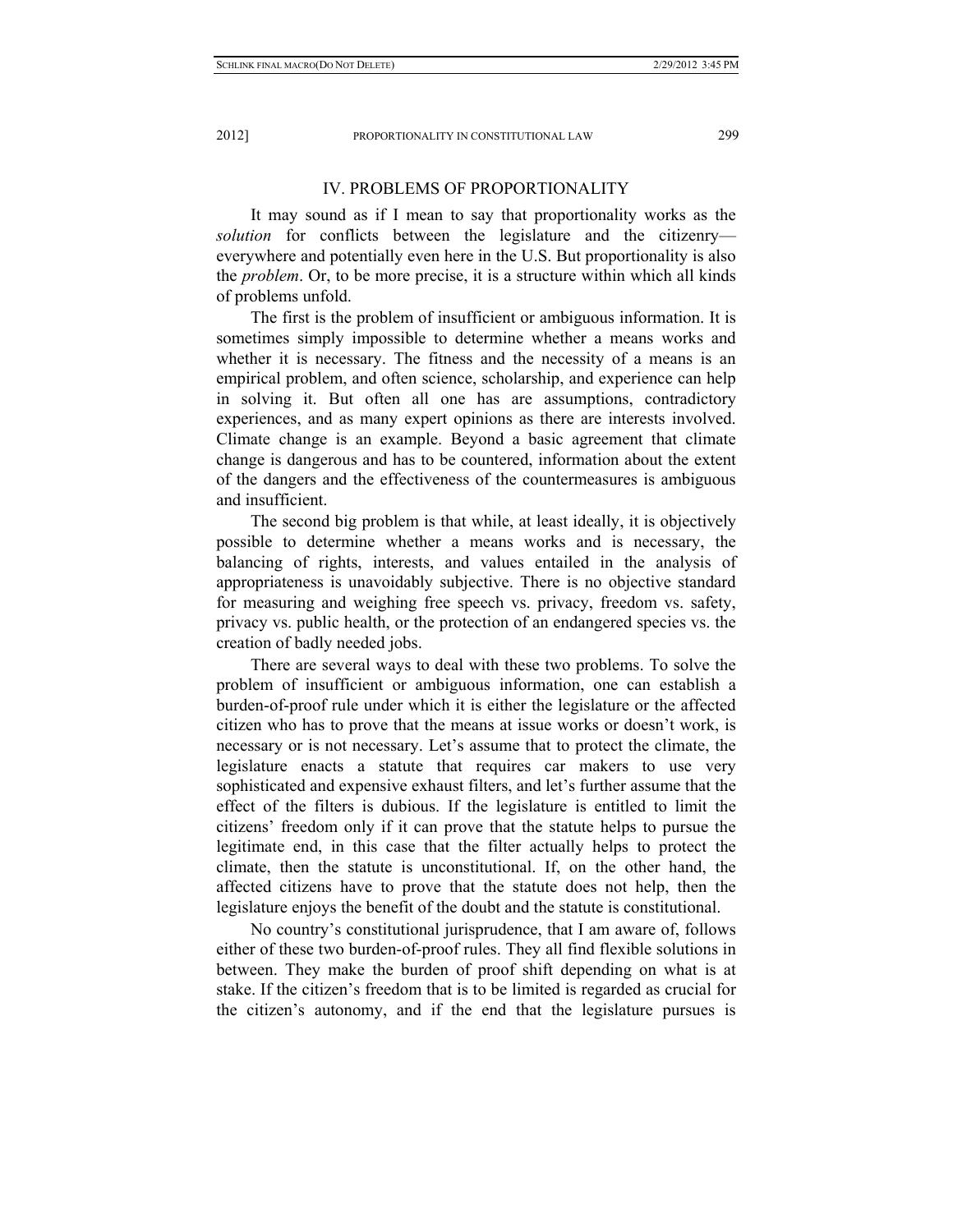regarded to be of minor importance for the common good, then some constitutional courts require that the legislature demonstrate the effectiveness and necessity of the statute beyond reasonable doubt. If, on the other hand, the end that the legislature pursues is regarded to be important, and if the freedom that is to be limited is regarded to be of minor relevance, then the courts are more generous toward the legislature and allow it to act, even if many questions about the effectiveness and necessity of the statute remain unanswered. Of course there are many ways in which the burden of proof can shift or even be shared by the court itself; there are many degrees of scrutiny; many different notions of what is reasonable and what is unreasonable doubt; many different ideas about what is crucial or at least relevant for the citizen's autonomy; and of what is important for the common good. So it comes as no surprise that different traditions exist regarding how to distribute the burden of proof between the legislature and the citizens.<sup>16</sup>

Different traditions also exist regarding the second problem mentioned: the problem of the unavoidable subjectivity of balancing, the other element of proportionality.<sup>17</sup> One position, taken by the Supreme Court of Canada and also by constitutional scholars around the world, is that there is no reason why justices should put their own subjectivity before the subjectivity of the legislature. When decisions about how to pursue the common good are subjective, then they are political. They need democratic legitimization, and the legislature is democratically legitimized to make them. Only when decisions can be made on objective grounds are experts legitimized to make them. The contrary position, taken most often by other courts and their judges, is that they, the legal experts on the constitutional or supreme courts, because they are appointed by the president or parliament, enjoy at least an indirect democratic legitimacy and furthermore have the wisdom and time to balance more calmly and carefully the crucial conflicts of a society than the legislature, which acts in the turbulence and heat of political battle. And, again, there are many positions in between. Most courts claim the right to control the balancing of

 <sup>16.</sup> *See* ŠUŠNJAR, *supra* note 12, at 83-162 (discussing similarities and differences between the jurisprudence of the German Federal Constitutional Court, the US Supreme Court, the European Council of Human Rights, and the European Court of Justice); Dieter Grimm, *Proportionality in Canadian and German Constitutional Jurisprudence*, 57 U. TORONTO L.J. 383, 390 (2007) (noting the different traditions of the German Federal Constitutional Court and the Supreme Court of Canada); Mathews and Stone Sweet, *All Things in Proportion?*, *supra* note 11, at 813-36 (explaining shifts in the jurisprudence of the US Supreme Court); Julian Rivers, *Proportionality and Variable Intensity of Review*, 65 CAMBRIDGE L. REV. 174 (2006) (discussing the jurisprudence of British courts); AHARON BARAK, THE JUDGE IN A DEMOCRACY 226-40 (2006) (expounding on the Israeli experience).

 <sup>17.</sup> *Cf.* sources cited *supra* note 16.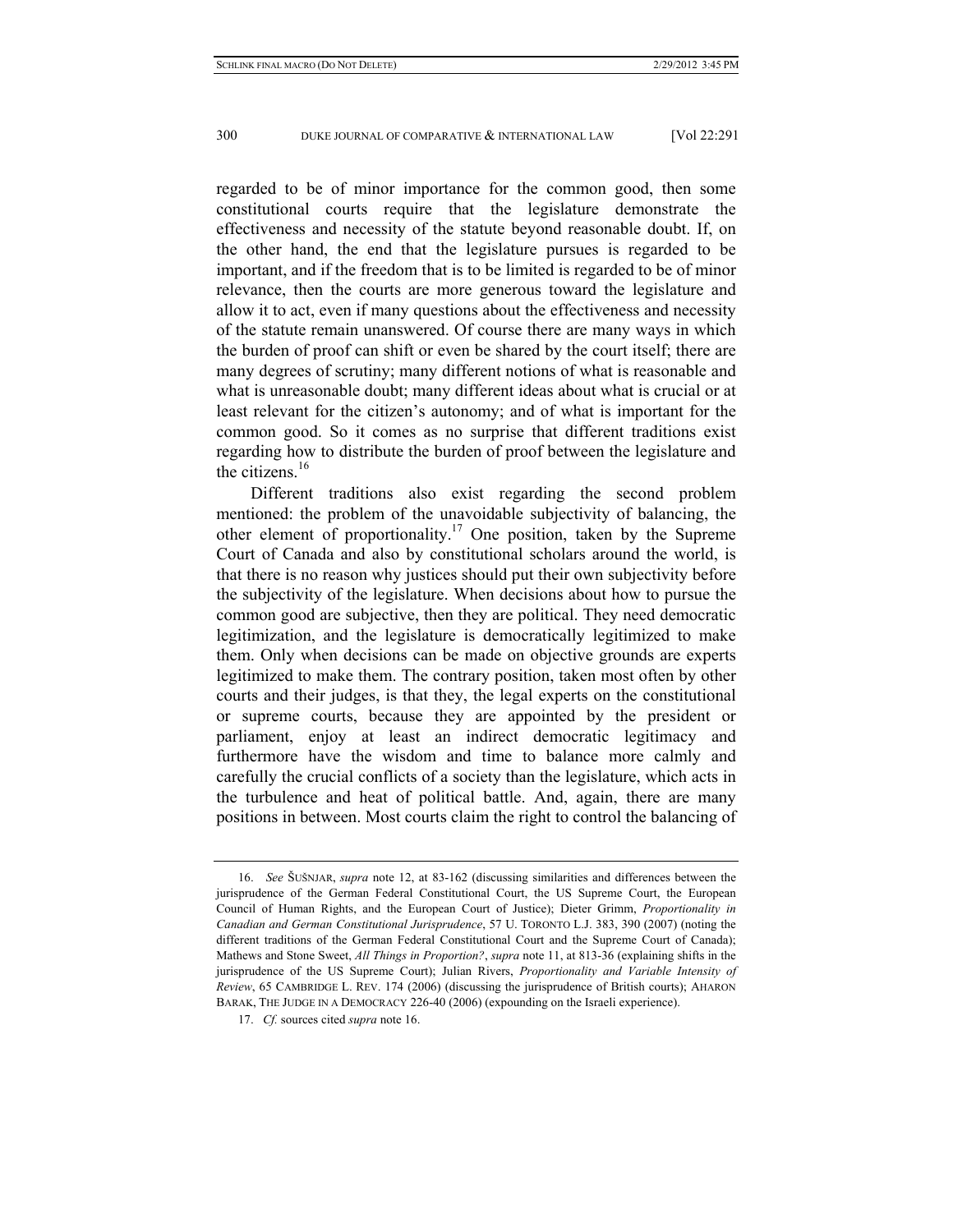the legislature and replace it by their own balancing and at the same time emphasize their respect for the results of the democratic political process. This means that they interfere not always, but only on those occasions when they feel a specific urge to do so. Naturally, some courts feel this urge on more occasions than others.

One factor in determining both how the burden of proof is distributed between the legislature and the citizens and how activist the courts are when balancing becomes the issue, is the democratic and revolutionary tradition. In France, with its double tradition of a powerful state and a powerful belief in democracy—a belief that, since the French Revolution, brought forth almost as many revolutions and constitutions as there were generations—the people trust the political process and accept only a rather weak judicial control of the legislature. In Germany where, in the eighteenth and nineteenth centuries, the bourgeoisie was too weak to make a revolution and instead invented administrative courts for the protection of the citizens' freedom and property, courts and the law enjoy more trust than the legislature and politics. Germany is also among those countries where the democratic political process led to fascism or communism. These countries share a particular hope that a wise and strong constitutional or supreme court will tame whatever dangerous tendencies the political and legislative process may have.

Another important factor for the distribution of the burden of proof and also for the assignment of the task of balancing is the homogeneity or heterogeneity of the people. The more ethnic and religious conflicts there are, the more it makes sense to shift some of the burden of integration from politics to law and from the legislature to the constitutional or supreme court. Canada and South Africa are accordingly countries with activist courts. It also doesn't come as a surprise that in Israel, where legitimacy as a Jewish state and legitimacy as a democratic state are not in full harmony, the court tries to establish its own legitimacy beyond and independent of politics.

Taking into account all these different shapes and showing all these different facets, does the principle of proportionality still have the distinctive features that allow us to call it a principle? I don't hesitate to say yes. The principle of proportionality is not a simple principle, easily applied and easily yielding answers. It is a complex principle, allowing for different interpretations and modifications. But it structures our reasoning and guides us on our difficult path to find answers.